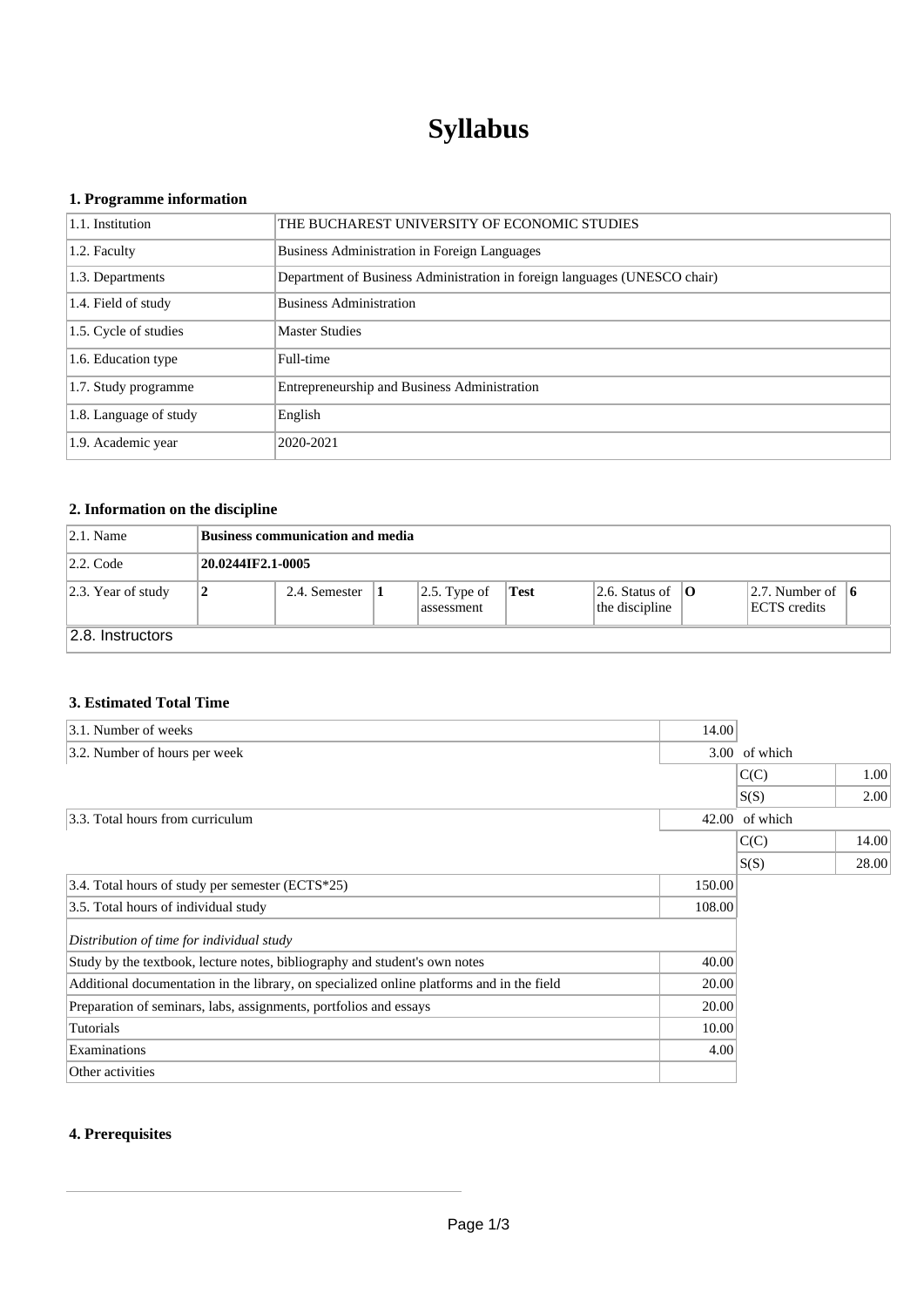| $ 4.1$ . of curriculum | business management                                                                                                         |
|------------------------|-----------------------------------------------------------------------------------------------------------------------------|
| $ 4.2.$ of competences | C1: gathering, processing and analyzing data regarding the interaction of the external environment with the<br>organization |

### **5. Conditions**

| for the        | . videoprojector<br>computer<br>1n<br>∵met . |
|----------------|----------------------------------------------|
| for the<br>دىد | computer<br>f 11°<br>nar<br>.                |

#### **6. Acquired specific competences**

| $\sim$<br>◡- | r implementation -<br>and<br>strategies<br>team<br>and<br>' fechniques<br>ehension<br><b>10119</b><br>projects.<br>anc<br>cooperation<br>∴^∩m… |
|--------------|------------------------------------------------------------------------------------------------------------------------------------------------|
|--------------|------------------------------------------------------------------------------------------------------------------------------------------------|

#### **7. Objectives of the discipline**

| $ 7.1$ . General objective   | applying communication principles to business situations, in the national and international environment                                                                |
|------------------------------|------------------------------------------------------------------------------------------------------------------------------------------------------------------------|
| $ 7.2$ . Specific objectives | insusirea principalelor teorii ale comunicarii; analiza critica a elementelor de comunicare in afaceri; intelegerea si<br>aplicarea principiilor comunicarii eficiente |

#### **8. Contents**

| 8.1, C(C)      |                                                 | Teaching/Work methods | Recommendations for<br>students |  |
|----------------|-------------------------------------------------|-----------------------|---------------------------------|--|
| $\overline{0}$ |                                                 |                       |                                 |  |
|                | <b>Bibliography</b><br>$\overline{\phantom{a}}$ |                       |                                 |  |
| 8.2. S(S)      |                                                 | Teaching/Work methods | Recommendations for<br>students |  |
| $\overline{0}$ |                                                 |                       |                                 |  |
|                | <b>Bibliography</b><br>$\overline{\phantom{a}}$ |                       |                                 |  |

#### **9. Corroboration of the contents of the discipline with the expectations of the representatives of the epistemic community, of the professional associations and representative employers in the field associated with the programme**

the discipline trains specialists in applied communication, in organizational and external environment interaction contexts, able to apply the newest theories of effective communication to practical business contexts

#### **10. Assessment**

| Type of activity                         | Assessment criteria                             | Assessment methods | Percentage in<br>the final grade |
|------------------------------------------|-------------------------------------------------|--------------------|----------------------------------|
| 10.1. Final assessment                   |                                                 |                    |                                  |
| $ 10.2$ . Modality of grading            | Whole notes 1-10                                |                    |                                  |
| 10.3. Minimum standard of<br>performance | getting 5 out of 10 in both lecture and seminar |                    |                                  |